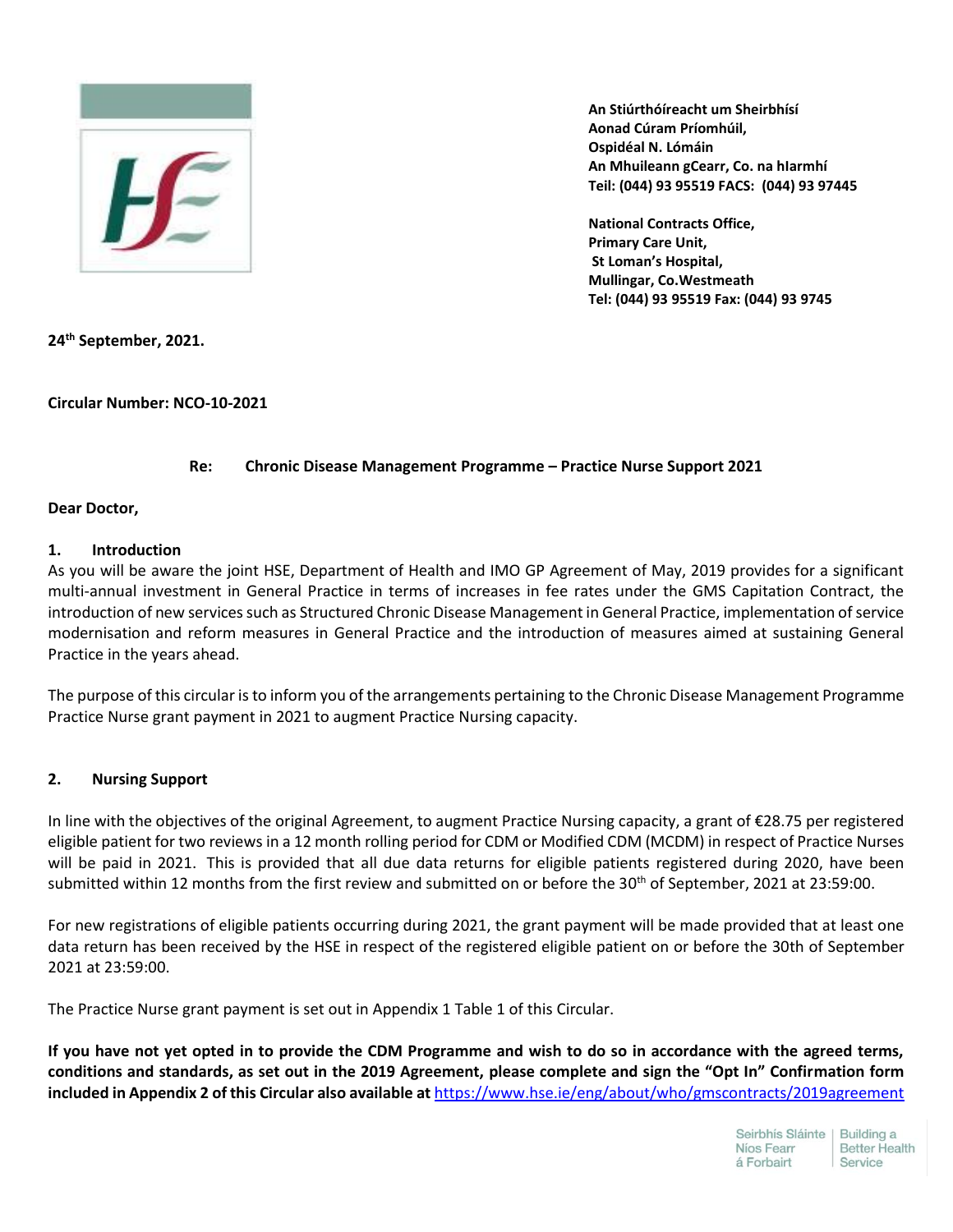**and return, by email, to the HSE using the following email address [gp.agreement@hse.ie](mailto:gp.agreement@hse.ie). The "Opt in" Forms will only be accepted by email. The HSE will issue an acknowledgement following receipt of each "Opt In" Form. You must receive an acknowledgement fro[m gp.agreement@hse.ie](mailto:gp.agreement@hse.ie) before registering any patients on the CDM Programme.**

**If you have already submitted a CDM Opt In Form to the HSE there is no need to do so again.** 

May I take this opportunity to thank you and your Practice Staff for your efforts in implementing the GP Agreement in your practice and I look forward to your continued cooperation in this regard going forward.

**Yours sincerely,** 

At dealy

**\_\_\_\_\_\_\_\_\_\_\_\_\_\_\_\_\_\_\_**

**Pat Healy, National Director, Clinical Programme Implementation & Professional Development**

**Encls**

Seirbhís Sláinte | Building a Níos Fearr **Better Health** á Forbairt Service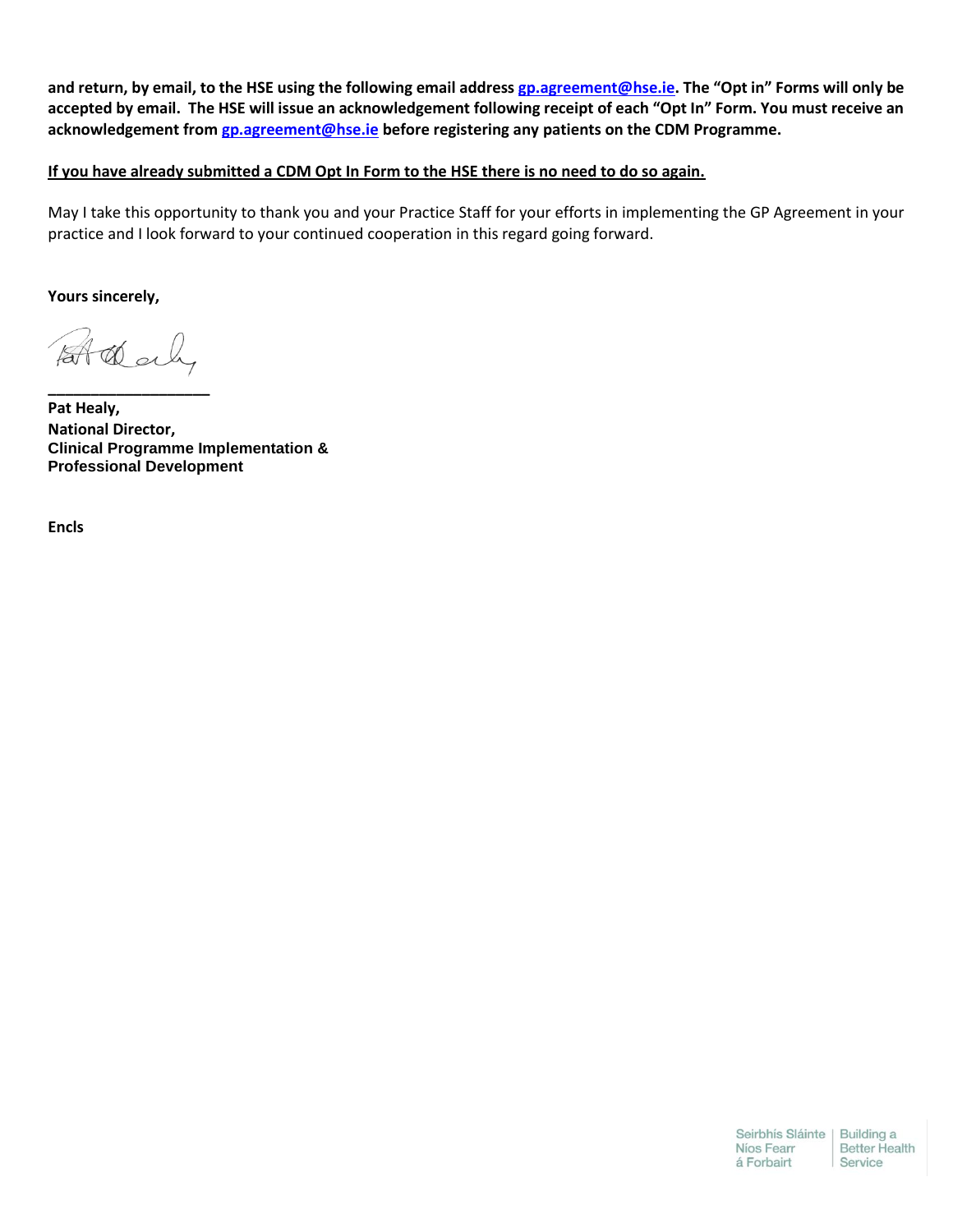**Appendix 1:**

# **Table 1- Practice Nurse Grant**

| Services rendered under the General Medical Services Scheme - Agreement of 2019 - |                                                                                                                                       |        |  |  |  |  |  |  |
|-----------------------------------------------------------------------------------|---------------------------------------------------------------------------------------------------------------------------------------|--------|--|--|--|--|--|--|
| <b>Practice Nurse Grant</b>                                                       |                                                                                                                                       |        |  |  |  |  |  |  |
|                                                                                   | Practice Nurse Grant per patient registered for Chronic Disease<br>Management Programme or Modified Chronic<br>Disease<br>Management. | €28.75 |  |  |  |  |  |  |

**Note:** Eligibility for receipt of Practice grant is subject to the conditions as set out in the Circular above.

Seirbhís Sláinte | Building a<br>Níos Fearr | Better Health<br>á Forbairt | Service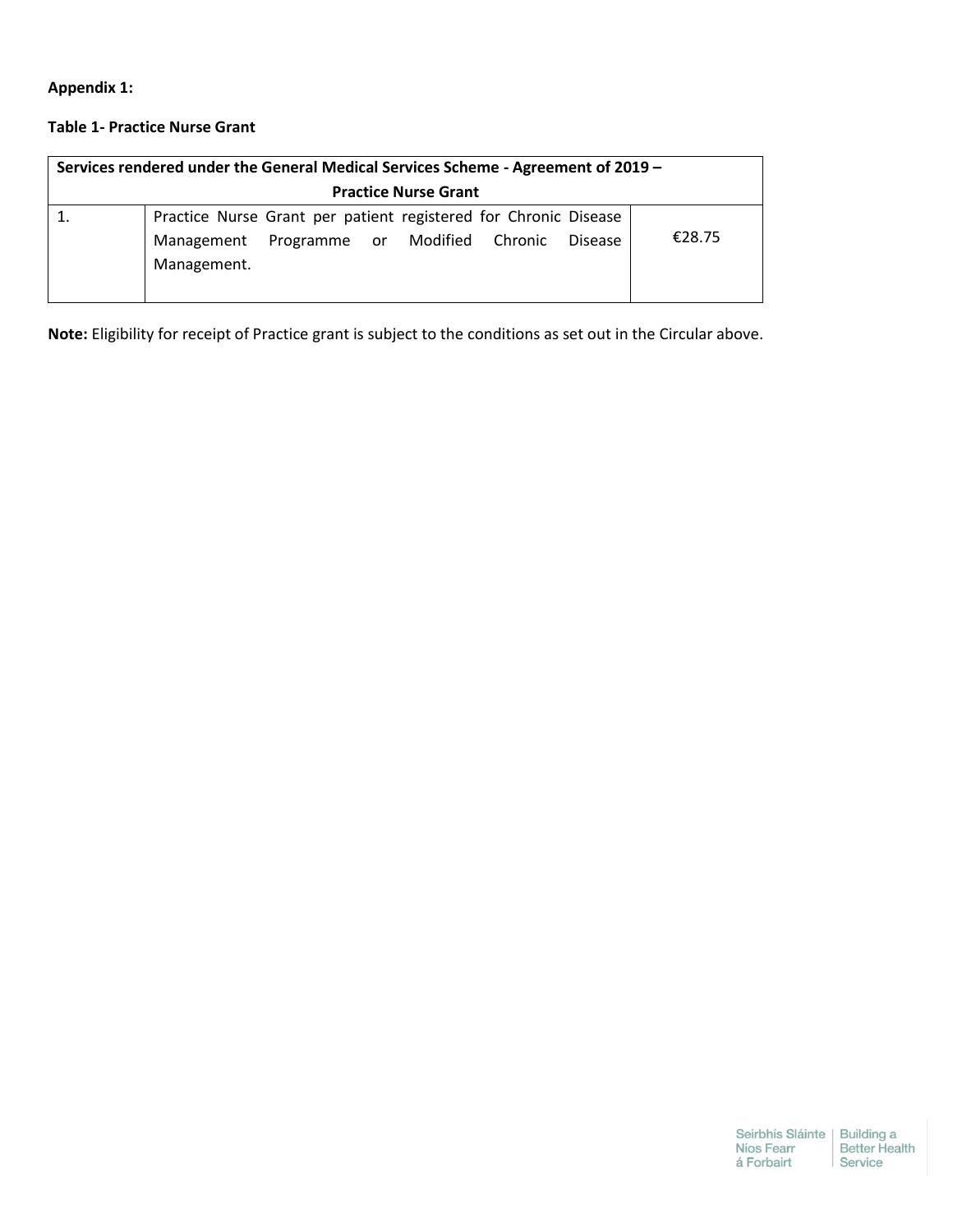## **Appendix 2:**

## **Service Developments - Chronic Disease Management**

## **Opt In Form**

I Dr hereby confirm that I have read the contents of Circular

NCO-04-2020 of 2020 pertaining to the Agreement reached between the Department of Health, the Health Service Executive and the Irish Medical Organisation of 2019.

I further confirm that;

1. I wish to provide the Chronic Disease Management Programme to eligible patients with one or more of the Conditions in accordance with the Model of Service as outlined in the Agreement of 2019.

and

2. I accept that the obligations arising for me under the Chronic Disease Management Programme as set out in the Agreement form part of my GMS Contract(s) with the HSE pursuant to Clause 41 therein.

and

3. I consent to the HSE advising my GP Practice Manager Software Vendor (as indicated below) that I will be providing the Chronic Disease Management Programme.

| <b>Socrates</b> |  | <b>Helix Practice Manager</b> |  | <b>HealthOne</b> |  | <b>Complete GP</b> |  |
|-----------------|--|-------------------------------|--|------------------|--|--------------------|--|
|-----------------|--|-------------------------------|--|------------------|--|--------------------|--|

*\*Please indicate which Practice Management System is in use in your practice by ticking the appropriate box.*

| <b>GMS Number:</b>                          |       |  |  |  |  |  |
|---------------------------------------------|-------|--|--|--|--|--|
| <b>Medical Council Number</b>               |       |  |  |  |  |  |
| Practice Name (where applicable) & Address: |       |  |  |  |  |  |
|                                             |       |  |  |  |  |  |
| <b>Practice Eircode:</b>                    |       |  |  |  |  |  |
| <b>Signed by the Contractor:</b>            | Date: |  |  |  |  |  |
| <b>Printed Name:</b>                        |       |  |  |  |  |  |

**General Practitioner**